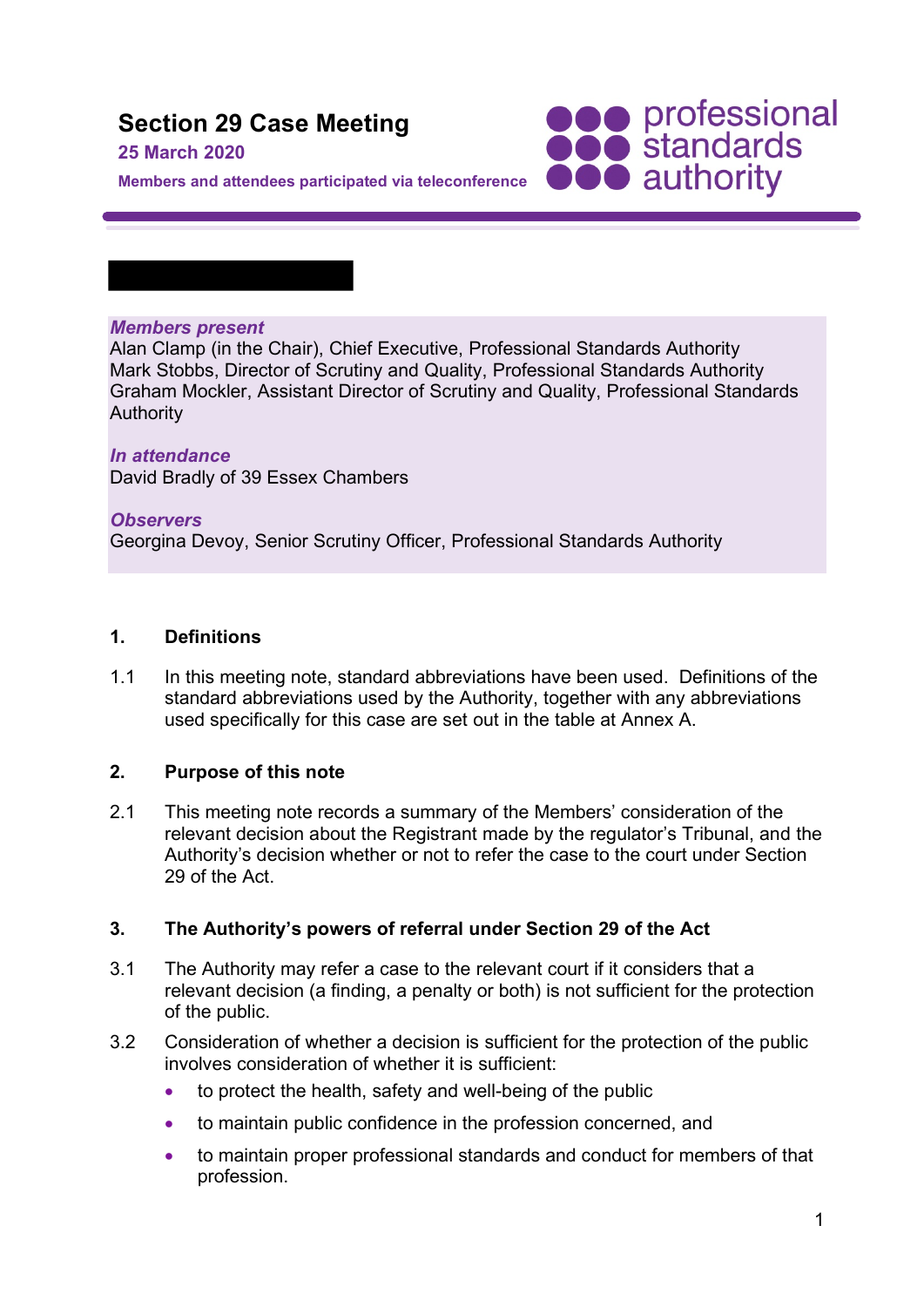3.3 This will also involve consideration of whether the Tribunal's decision was one that a disciplinary Tribunal, having regard to the relevant facts and to the object of the disciplinary proceedings, could not reasonably have reached; or was otherwise manifestly inappropriate having regard to the safety of the public and the reputation of the profession (applying *Ruscillo*1).

# **4. Conflicts of interest**

4.1 The Members did not have any conflicts of interest.

# **5. Jurisdiction**

5.1 The Legal Advisor confirmed that the Authority had jurisdiction to consider the case under Section 29 of the Act. Any referral in this case would be to the High Court of Justice of England and the statutory time limit for an appeal would expire on 27 March 2020.

# **6. The relevant decision**

- 6.1 The relevant decision is the Determination of the Tribunal following a hearing which concluded on
- 6.2 The Tribunal's Determination which includes the charges and findings is set out at Annex B.

# **7. Documents before the meeting**

- 7.1 The following documents were available to the Members:
	- Determination of the Tribunal dated
	- The Authority's Detailed Case Review
	- Transcripts of the hearing
	- Counsel's Note dated 24 March 2020
	- The GMC's Code in force at the time of the incident
	- The Authority's Section 29 Case Meeting Manual
- 7.2 The Members and the Legal Advisor were provided with a copy of a response from the General Medical Council to the Authority's Notification of s.29 Meeting as well as correspondence between the General Medical Council and the Medical Practitioners Tribunal Service (MPTS).

<sup>&</sup>lt;sup>1</sup> CRHP v Ruscillo [2004] EWCA Civ 1356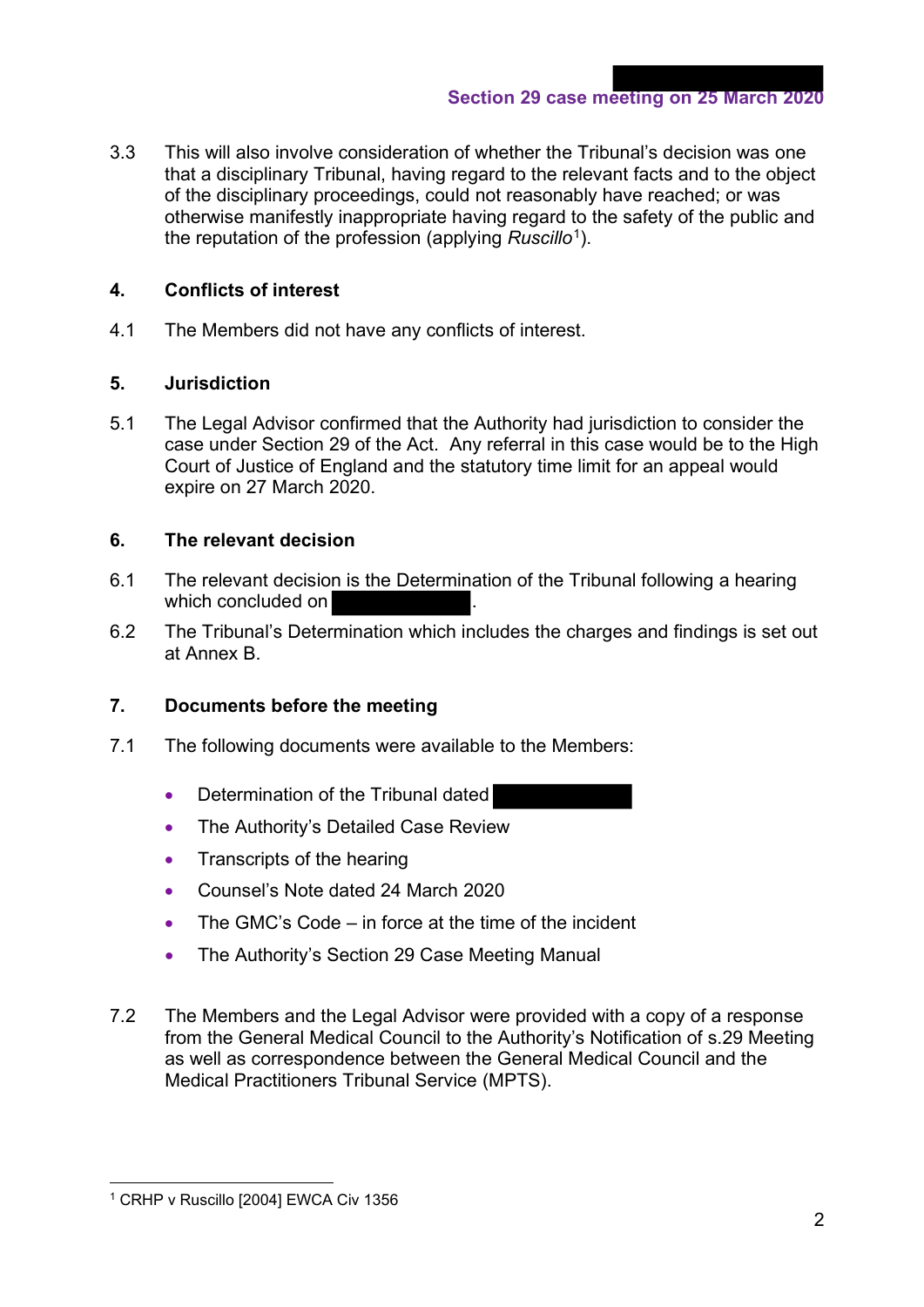# **8. Background**

- 8.1 The Registrant's registration was made subject to a two month suspension by a Tribunal of the MPTS on by reason of his misconduct in telephoning a former patient and asking her to meet him at a named public house and in meeting her at that public house and telling her that she was very pretty, that she should consider divorcing her husband, that she should not tell her husband about their meeting, that he had not told his wife about the meeting and that he had met other patients outside work and had not told his wife, his motivation for doing so being sexually motivated.
- 8.2 The Tribunal had found the Registrant's fitness to practise impaired because it considered that he had very limited insight into the misconduct, which was not easily remediable without full insight, so that the Tribunal could not find that the Registrant was highly unlikely to repeat it. When it considered sanction, however, the Tribunal did describe the misconduct as a one-off isolated incident in a long career and found that there was not a significant risk that the Registrant would repeat it.
- 8.3 The Tribunal decided that it would not provide for a review of the suspension. It made a positive decision that, on the basis that the Registrant would be able to develop his insight further on his own with further CPD, a review was not required. There was no challenge to the Tribunal's decision not to require a review at the end of the suspension (the Registrant did appeal the decision; the appeal was dismissed). The suspension came into effect on , so that it would expire on
- 8.4 By a decision made on **Assistant Registrar at the GMC** directed that there was to be a review of the suspension prior to its expiry, pursuant to section 35D(4B) of the Medical Act 1983. The review so ordered was listed for hearing on
- 8.5 On the High Court dismissed applications by the Registrant for permission to challenge the Assistant Registrar's decision by judicial review and for an injunction to prohibit the GMC from holding the hearing. The court noted that the power to direct a review under section 35D(4B) is unlimited, and in particular not restricted by any requirement for a change of circumstances, and the GMC's guidance (being just guidance) is incapable of preventing the Assistant Registrar exercising the statutory discretion in appropriate circumstances.
- 8.6 The review directed by the Assistant Registrar duly came before a (different) Tribunal of the MPTS on The Tribunal entertained (it appears at its own initiative) as a preliminary issue argument as to whether it ought to perform the review at all. It determined as a preliminary issue that no review ought to be undertaken, on the basis that it was being asked to say that the Tribunal which had made the suspension order in 2019 was wrong not to have ordered a review, when (there having been no challenge to that decision when it was made) it was not entitled to go behind the 2019 decision and make that judgment, at least when there had been no change in circumstances.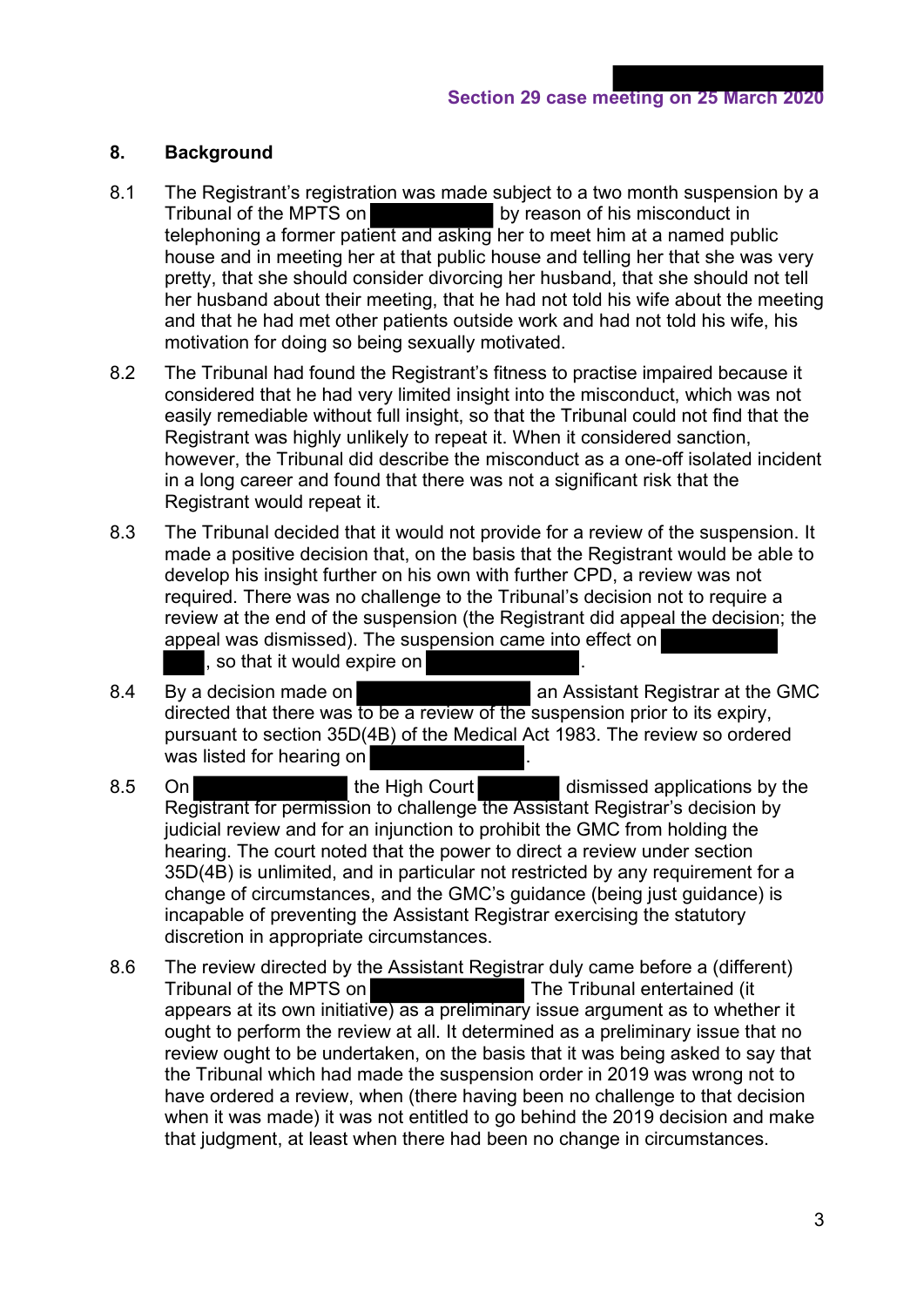# **9. Applying Section 29 of the 2002 Act**

- 9.1 The Members considered all the documents before them and received legal advice.
- 9.2 The Members discussed the following concerns about the decision:

# *Were the Tribunal wrong not to review the decision as directed by the Assistant Registrar of the GMC?*

- 9.3 The Members' primary concern in this case was the failure of the MPTS to review the decision that was directed by the Assistant Registrar.
- 9.4 The Members considered the legal advice given and noted that if the Assistant Registrar directs a review hearing pursuant to section 35D(4B) of the Medical Act 1983 then the MPTS are required to hold a review.
- 9.5 The Members were in agreement that that it was not lawful not to hear a review and agreed that the MPTS were obliged to conduct a review.
- 9.6 The Members also noted the correspondence between the GMC and the MPTS and that it was the GMC's view that the MPTS were wrong not to hold a review.

## **Conclusion on insufficiency for public protection**

9.7 In light of their concerns, the Members concluded that the Tribunal's failure to hear the review hearing as directed by the Assistant Registrar was a serious procedural irregularity. However, the Members noted the insight and remediation demonstrated by the Registrant at the substantive hearing and considered that had the review been heard, a Tribunal would have been likely to have allowed the order to lapse. For this reason, the Members were satisfied that the decision to allow the Registrant to return to practise was not insufficient to protect the public. However, their concerns regarding the failure to hear the review should be dealt with by way of learning points.

## **10. Referral to court**

10.1 Having concluded that the Tribunal's Determination was not insufficient for public protection, the Members were not required to consider whether they should exercise the Authority's power under Section 29 to refer the case to the relevant court.

## **11. Learning points**

11.1 The Members agreed that the learning points set out at Appendix C should be communicated to the Regulator.

**………………………………………….. 31st March 2020** 

**Alan Clamp (Chair) Date**

4